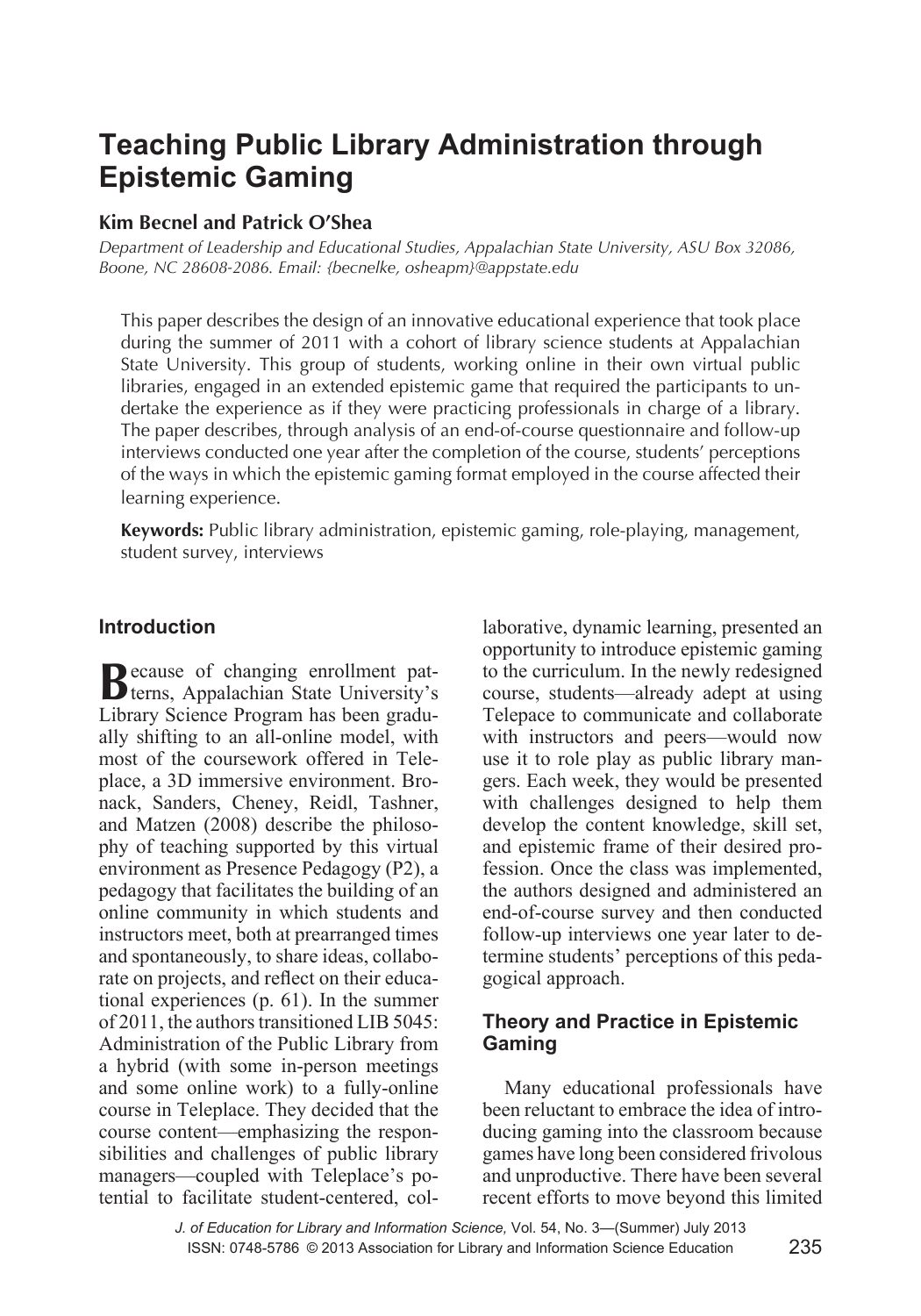view of games and to work toward seeing their potential to engage students in their educational endeavors. McGonigal (2011) quotes Bernard Suits, who defines games as "the voluntary attempt to overcome unnecessary obstacles" (p. 22). This elegant and simple definition speaks directly to the type of engagement that educators wish to engender in their classrooms. The question, though, is what kinds of games would be most advantageous to learning environments? This is particularly important given the high-stakes nature of current educational practices. Shaffer (2008), when discussing the utility of games in K-12 settings, takes exception to the underlying foundations of the high-stakes testing movement by saying:

(Y)oung people in the United States today are being prepared—in school and at home—for standardized jobs in a world that will, very soon, punish those who can't innovate . . . But we can't "skill and drill" our way to innovation. Standardized testing produces standardized skills. Our standards-driven curriculum, especially in urban schools, is not preparing children to be innovators at the highest technical levels that will pay off most in a high-tech, global economy. (p. 3)

Although Shaffer's words are directed at K-12 educational practices, they apply equally to higher educational settings. The goal of education is to help students function effectively in the 21st century, both professionally and personally, and university course work should be designed to effectively achieve this goal.

Shaffer's solution is to use epistemic games—games that focus on placing students within the context of a profession to learn as they simulate professional practice (Nash & Shaffer, 2011; Shaffer, 2007). For example, an instructor might have students learn math skills by playing an architectural game in which they play the game as architects. This type of game provides mathematical training embedded within a larger context. Math skills are necessary in order to complete the game, but they are not the sole reason for playing. Such games contextualize the skills and knowledge that students need for future professional practice in order to make that content most meaningful for them. In this sense, students learn the skills and knowledge associated with real-world settings rather than though teacher-led classrooms.

This is, however, more than a skills and knowledge building experience. The true power of epistemic games is that they allow for the assumption of externalized identities by the players. Gee (2003) discussed the concept of role-playing within computer games and indicated that there are different identities that a player takes on when playing games. First is the player's real-world identity (that is, the player him- or herself). Second is the virtual identity (that is, the character that is assumed within the game). The third is the projective identity, or "the interface between one's real-world identities and the virtual identity" (Gee, 2003, p. 63). At this point the player starts to see him- or herself as capable of undertaking the roles of the virtual identity. The projective identity enables the player to develop the episteme frame, defined by Shaffer (2006) as "the combination—linked and interrelated—of values, knowledge, skills, epistemology, and identity" associated with a given profession (p. 60). In essence, a well-designed game should allow the students to start seeing themselves as capable of undertaking specific careers. In addition, this form of educational simulation provides learning that eliminates any real-world consequences for error. If the leader of a business makes a bad investment in the real world, the business may fail. However, that same bad investment can be modeled in a virtual world, and there would be no negative real-world consequences. This can provide powerful learning experiences that reward errors as opportunities to learn.

Because of their capacity to help students develop the epistemic framework necessary to function in the careers to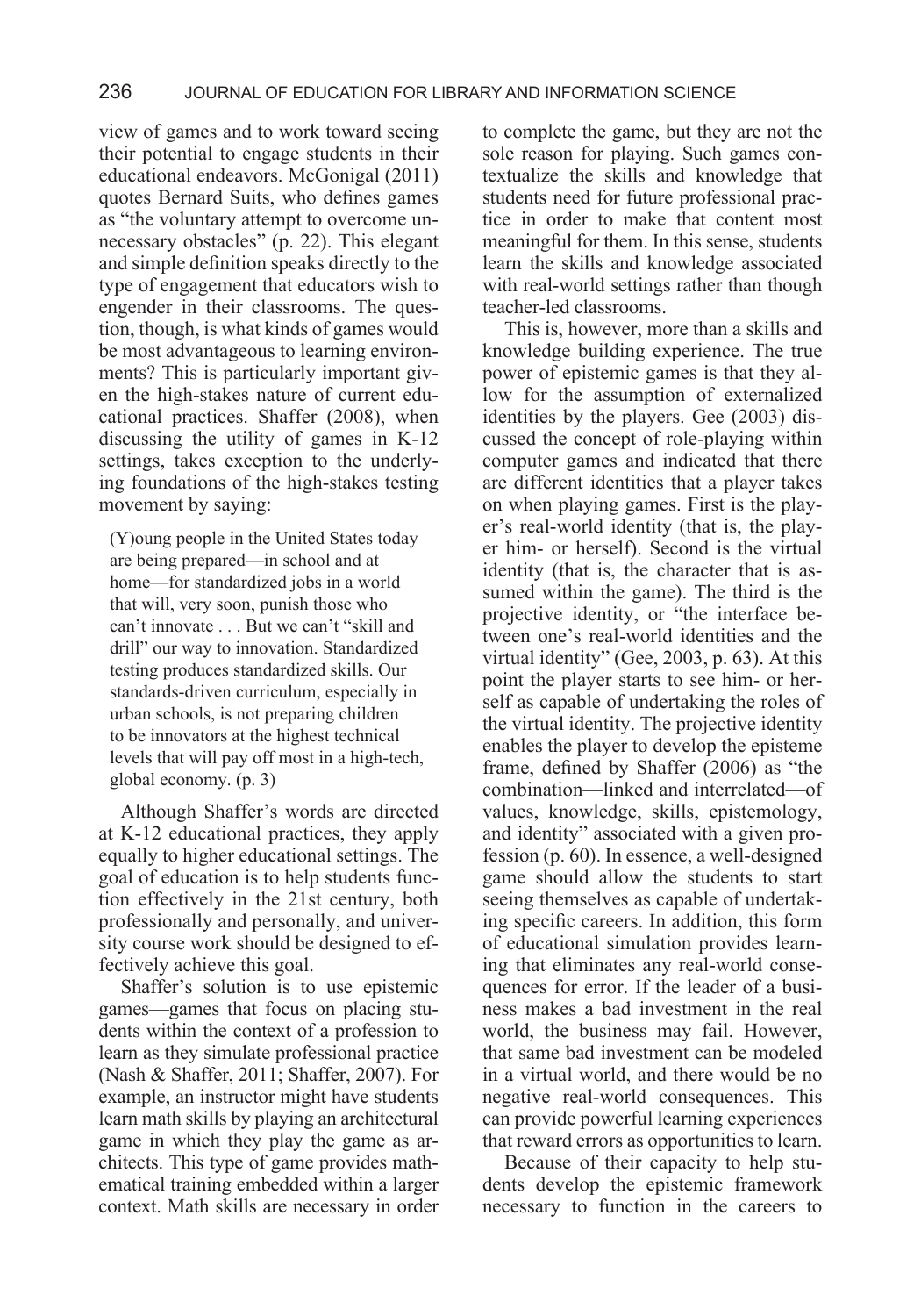which they aspire, epistemic games have been finding their way into both face-toface and online graduate courses, and the results have been overwhelmingly positive. Students are more engaged and interested in the material being taught, and they begin to develop an appreciation for the many ways in which theory and practice intersect (Baltner, 2006; Doran, 2007; LeBaron & Miller, 2005; Levitt & Adelman, 2010). Researchers are also finding that role-playing and epistemic gaming can work especially well in 3D immersive environments that enable the creation of virtual realities where students can try on various roles and identities as they play out scenarios (Cathers, 2005; Sirdorko, 2009).

#### **The Epistemic Gaming Experience**

At the start of the course, the class was divided into management teams, with each given a virtual public library to manage in Teleplace. Each team included a Director, Assistant Director, Youth Services Manager, and Adult Services Manager. The instructor created fictitious City Managers for each team, and teams were instructed that they would receive tasks from their City Managers each week. For example, all of the teams were asked to prepare budgets as the class read about financial planning; some were asked to prepare for a drastic cut to the previous year's budget (which was provided to them) and others given additional monies to allocate as they saw fit. As they read about personnel and staffing issues, teams might be asked to create an interview protocol for a new position at their libraries or a plan to improve staff morale. When community relationships and public relations were on the agenda, teams encountered patron complaints, requests for meeting room time by extremist groups, and a demand from the City Manager for a public relations campaign. The tasks, customized according to the particulars of each group's library and community, built on each other as the semester progressed so that each library developed

a story that was all its own. Because each group's experience was different, periodic "managers' meetings" were conducted. At these synchronous meetings held in one of the virtual libraries, the class discussed the scenarios each team was encountering and the issues involved.

Traditional evaluation and grading procedures were greatly modified to enhance the role-play experience. Students were informed that they were all playing the role of new management employees in the traditional probationary period. Students' grades would be determined by the consensus of their teammates. They might be recommended for a permanent position (a grade of A), receive extended probation (B), or be terminated (C-F). Mid-course, students were asked to collaboratively design the evaluation instrument they would use to evaluate their fellow teammates and make hiring decisions. These were filled out at the end of the course.

#### **Method**

#### *Survey*

The course redesign was undertaken to more fully engage students and to encourage them to think and act not as students, but in the manner of public library administrators. To ascertain whether those goals were met, a survey was designed to answer the following questions:

- 1. Did students approach tasks differently because of the game format—specifically the spontaneous and varied nature of the assignments?
- 2. Did students feel that the gaming format of the course resulted in increased engagement?
- 3. Did students approach tasks differently in the course because of the roleplaying element involved?
- 4. Did students believe that working in the same teams for the duration of the course helped them understand the dynamics of long-term workplace teams?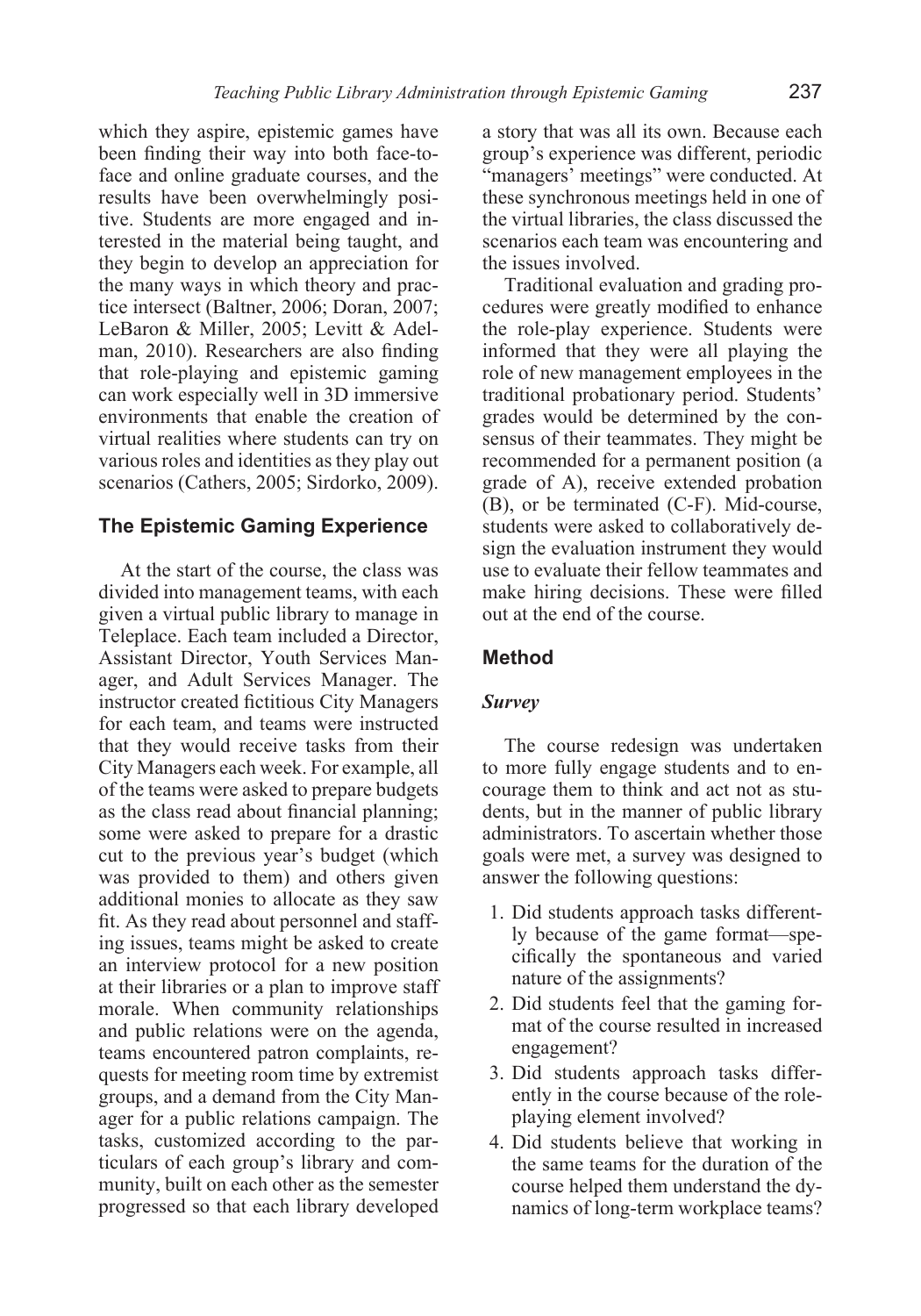5. Did students feel that being evaluated by their group members had a positive effect on the group's ability to manage itself?

The survey administered anonymously at the end of the course consisted of ten Likert scale items—a positively and negatively phrased item corresponding to each research question—and four short-answer questions that asked students to comment on how the game format of the course affected their learning experience, how the role-playing element of the course affected their learning experience, how the teamwork emphasis of the course affected their learning experience, and how this course compared to other library science courses they have taken. In addition to analyzing the Likert scale results, the authors coded the short answer responses according to themes that emerged from student comments in order to provide further insight into the students' interpretation of their experience in the course. Eleven of the 13 students enrolled in the course completed the survey.

#### *Interviews*

Following this, the same students were interviewed during the summer of 2012 to determine their perceptions of the course one year later. Nine of the 13 students who completed the course agreed to be interviewed. An interview protocol consisting of four gateway questions was developed to mirror the four open-ended questions included in the survey:

- 1. How would you say the narrativebased tasks of the course affected your learning experience?
- 2. How would you say addressing those challenges playing a role other than yourself affected your learning experience?
- 3. How would you say the teamwork emphasis of the course affected your learning experience?

4. Compare this course to other graduate level library science courses you have taken.

The nine interviews, each lasting between 5 and 10 minutes, were recorded and transcribed for qualitative analysis. The two researchers identified potential themes to code and met to finalize the coding scheme. The researchers read through and coded a single interview, and met to determine how closely their individual efforts corresponded to each other. Satisfied that there was good internal consistency in their first effort, the researchers individually coded several other interviews, and met to discuss their results and agree on the coding for each interview. One additional round of this process was conducted to finalize the coding on all interviews.

### **Results**

#### *Likert Scale Responses*

The survey included five sets of Likert scale items (each made up of a positively and negatively worded statement) related to students' perception of their learning experience. Due to the small sample size and the strong possibility that respondents were confused by the negatively worded items, this Likert scale data cannot be relied on for substantive conclusions, but can perhaps enhance our understanding of the qualitative data also presented and described.

The first pair of items was designed to ascertain whether students approached tasks differently because of the game format—specifically the spontaneous and varied nature of the assignments. While more than 80% of respondents agreed that they had approached tasks in the course differently, more than 50% also indicated that the game format did not affect how they approached tasks. Regarding the second set of Likert scale items, more than 80% of respondents answered "strongly agree" or "agree" to the following: "I was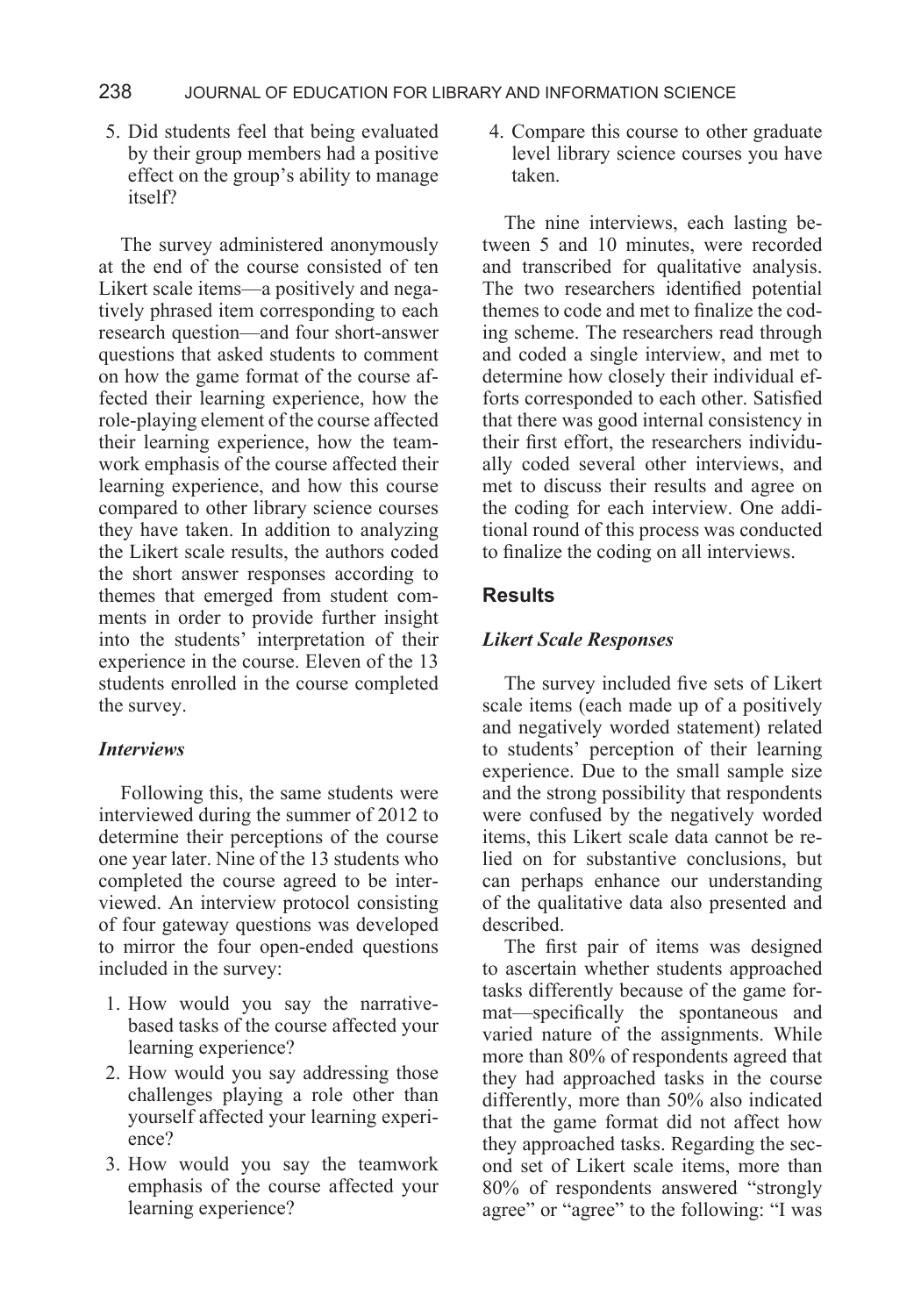more engaged in this class than I have been in other graduate classes that did not employ a gaming format." To the negatively phrased item —"My level of engagement with this course was the same or less than it has been in other graduate courses"—45% "strongly disagreed" or "disagreed," with 36.36% neither agreeing nor disagreeing. Regarding the third set of items, more than 80% of course participants indicated that they did approach tasks differently because of the role-playing elements involved in the course while 73% disagreed with the negatively phrased version of that item: "The role-playing element of the course did not affect how I approached the assignments."

In the fourth set of items, students overwhelmingly agreed ( $>90\%$ ) that the group work helped them to better understand workplace functions. They differed a bit on whether this group work was substantially different from what they had done in other courses, though, with only 27% of students agreeing that it was different, and 45% neither agreeing nor disagreeing with that assertion. The final pair of items had to do with whether peer evaluations had an effect on the group's ability to selfmanage. More than 70% of students stated that the peer evaluation system helped the group manage itself effectively, while no students reported feeling that the evaluation system negatively impacted their group dynamics.

#### *Short Answer and Interview Responses*

#### *Narrative Structure*

When students were asked, in an openended question on the survey, "How would you say the game format of the course affected your learning experience?", four of ten students remarked on an enhanced interest in and engagement with the course. One student said: "The game format helped keep my interest in the course high. I never knew what to expect," while another commented: "It improved my engagement with the course material. Had I relied entirely on the reading assignments, I'm sure it would not have been so interesting." Four students also remarked that the game format helped them to learn realworld skills.

When the students were interviewed approximately one year later and asked how the narrative structure of the class affected their learning experience, they again emphasized engagement/enjoyment (seven of nine respondents) and real-world skills (seven of nine respondents). This time four of the nine respondents also offered what might be read as an explanation for this perception of engagement and authenticity: that the structure of the course allowed them to make decisions and mistakes and to face consequences as they dealt with challenges that public library managers face every day.

One student noted that as "an aspiring public librarian" with "no background working in a library or anything until my internships," she valued "that chance to be a decision-maker and to see how my previous experiences as a working professional fit into place." Another spoke about how she valued getting to role-play "where you are the 'powers that be' not an underling in an internship under the powers that be" and having a chance to "play that out good or bad." Another student described the class as "just a little bit harder because just taking so much ownership and producing something where you weren't exactly sure if what you were doing was right." She continued:

But I think that is going to happen if you get a job anywhere. You've got to be let go sometime and do stuff and you might make mistakes, but you have to learn from that. This was just more . . . you were doing it and hoping that you were doing it right and learning from it at the same time. As opposed to a normal lecture where you're pretty much told what to do, and you just do it. You're like the puppet, and you just do things. And that wasn't like this.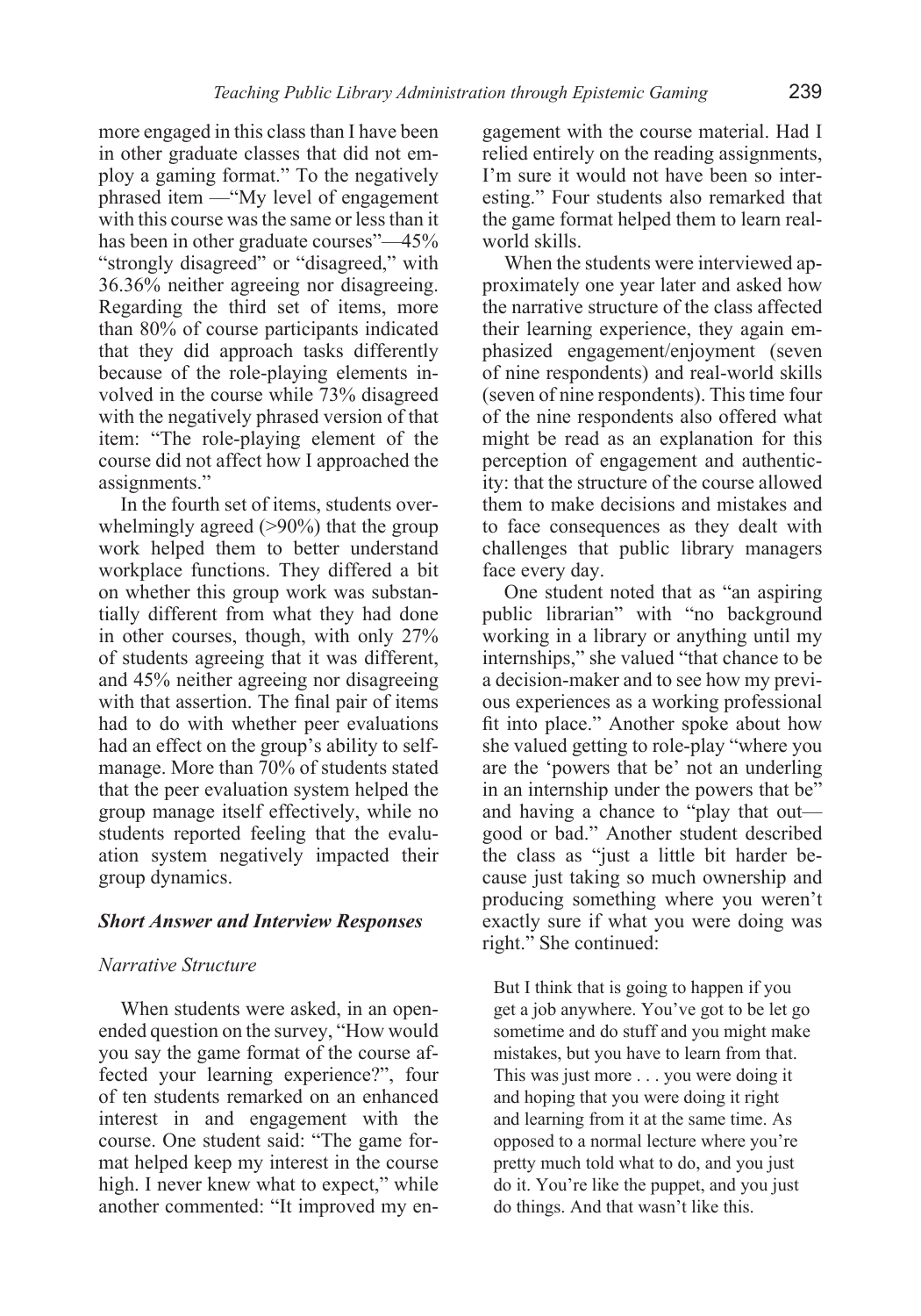#### 240 JOURNAL OF EDUCATION FOR LIBRARY AND INFORMATION SCIENCE

Finally, another student spoke about how the narrative structure of the class helped her to better understand the concept that all of the decisions she might make as a manager have both immediate and longterm consequences:

I like that it . . . however we answered that task, the next assignment was based off of that, and we had to keep adding to it. Which I think helped me with a lot of the experiences I've had now seeing that this answer will . . . whatever I do here, it's going to affect the outcome and whatever future comes next.

#### *Role-Playing*

When asked on the survey, "How would you say the role-playing element of the course affected your learning experience?" four students emphasized increased engagement and interest and three remarked on building real-world skills. For example, one student wrote that "(e)verything was more 'real' unlike other classes where we do mostly reading" while another stated that "(t)he role-playing element gave us an opportunity to practice real-world skills and build confidence and skills that will translate into the real world."

In the follow-up interviews, when asked if they felt they were truly playing their assigned role or whether they felt more like a student in a course during the experience, six of nine respondents reported that they felt deeply immersed in their role. Two saw themselves as a mixture of a student and their management role. One reported seeing himself primarily as a student. Significantly, several spoke about the overlap between their adopted game identity or role and their own personalities, histories, and strengths, suggesting the development of the "projective identity" that Gee has described as ideal for learning through epistemic gaming.

Respondents articulated some significant perceived benefits of undertaking the tasks of the course in the role of library managers as well. Five students emphasized that playing the roles helped them to understand how interpersonal dynamics operate in the workplace and the fact that everyone brings a unique perspective, depending on the role they occupy in the library, to the table. Take, for example, the following remarks:

I'm doing a public library internship right now—this summer—and I see how they interact in their different roles. I see how the branch manager and the youth services person communicate, and that's real life… that's the way it works in the library. And so, I think the class being set up that way—I think that's key to really being able to understand the different roles. Because, once you get into the role, that's the hat that you put on, your perspective, and where you're coming from.

Similarly, another student observed:

I think it really caused you to think "if this was my job what would I do?". The fact that we were working in groups—each member of our group had a different role added a lot to the conversation because you had to think well if I am the director, how would I react versus if I am the children's person how would I react? Often times it was the same reaction, but sometimes it wasn't, and that led to some interesting conversations.

Reflecting on how role-playing affected her learning experience, another student expressed that playing the roles instilled in her a sense of responsibility for her area of the library. She said: "I think I became more of a leader because we each had a role and no one else was that Youth Services person . . . So, you were on your own in a certain sense." That same student brought to light another benefit of the role-playing as well, a shift in focus from pleasing the professor to personal exploration and the learning process. She explained: "I was less concerned that my teacher was going to be upset that I did something wrong. I knew . . . I had a feeling that it was more about the process of learning."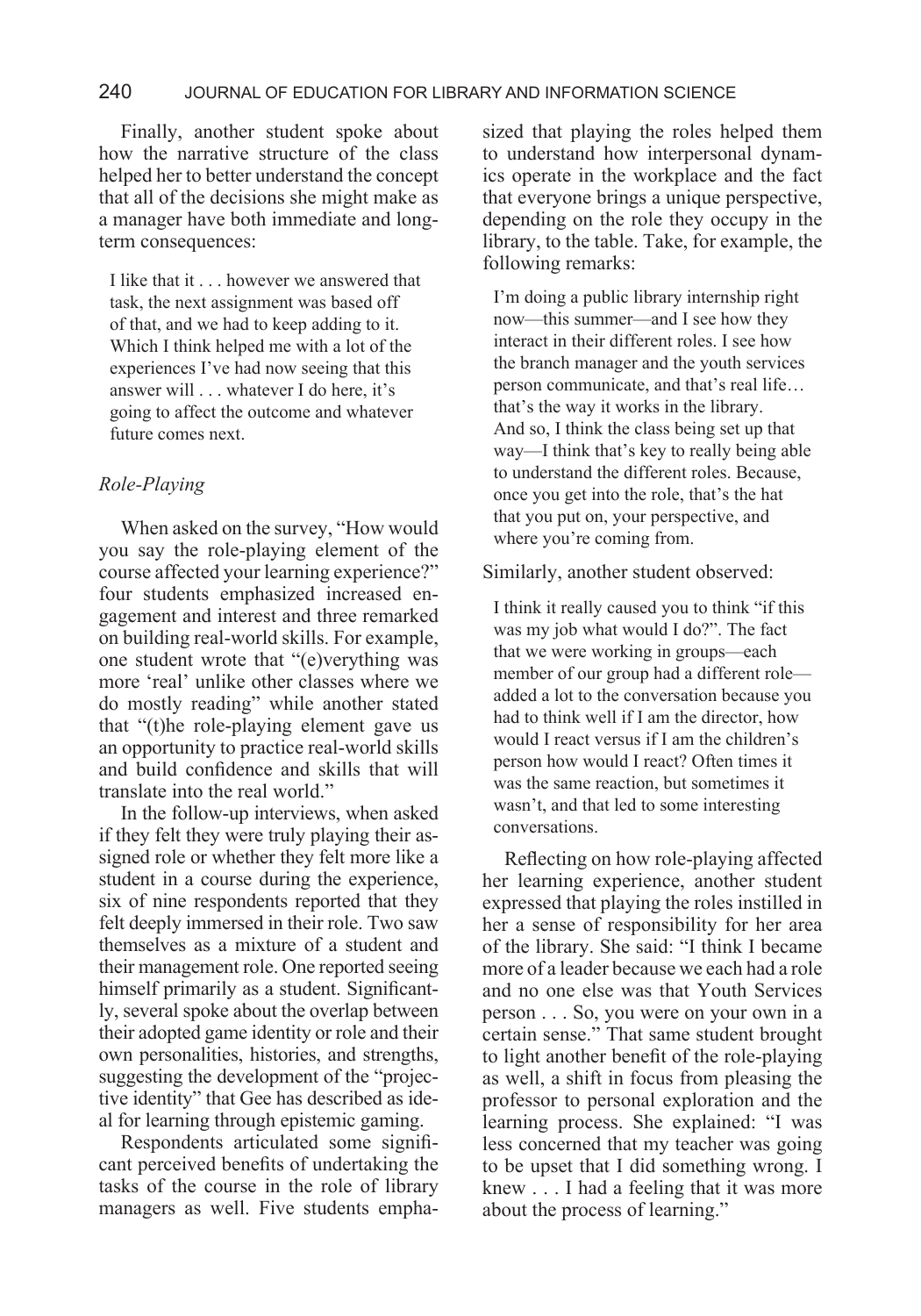#### *Group Work*

When asked on the survey "How would you say the teamwork emphasis of the course affected your learning experience?" four students' comments were clearly positive, focusing on the benefits of interdependence and collaboration, three highlighted the fact that the teamwork emphasis helped them to gain real-world workplace skills, and three focused mainly on challenges such as uncooperative group members and scheduling problems.

Likewise, five of nine respondents in the follow-up interviews complained about challenging group members and other difficulties; however, they all put a positive spin on the experience, with three of them commenting on learning about themselves, suggesting a recognition of their own responsibility for their group dynamics, good or bad. One student, for example, remarked about learning to work with "a team of people that are very different," calling it a "good experience" and recalled having learned that "There are different things that you shouldn't say, things that would be helpful in a real-life situation too, . . . and how to get around differences . . ." Another student wrote about having a group member who didn't always show up for meetings, calling the experience "eyeopening for me, playing the director, but also the other people who had to pick up the slack for that other person who wasn't always showing up." She added that the experience enabled the group to "become . . . I guess, more willing to open our mouth and express how we feel when we're dealing with situations like that. You know, hey . . . you're supposed to do this, and you didn't do it, so we had to pick up the slack, and I think that team effort, it was a good learning experience."

Another student spoke extensively about a similar situation in which she tried to deal with a negligent group member by reproaching him in front of the group. Reflecting on the situation, she said: "and I learned how to eat crow. I mean, I apologized to him. I apologized to the group for the way that I had handled myself. . . . I handled it, I think, appropriately, but the learning curve was pretty steep right there. That was a tough experience for me. I mean, I felt like a jerk and I knew that I was right in some respects, but I could have handled it very differently, and I would in the future."

#### **Discussion**

The findings described above indicate that the game and role-playing elements of the newly redesigned Public Library Administration course resulted in high levels of student engagement and interest. The researchers speculate that this success comes in large part from the fact that, according to their reports, students were truly immersed in the game experience, seeing themselves as real public library administrators, and that at least some of them successfully cultivated projective identities, merging their own identities with the roles they adopted. Their interview responses strongly suggest that the public library administration course helped them to develop the epistemic frame of a public library administrator and that they saw this as the most valuable aspect of the course. This was perhaps the most striking theme to emerge from the interview data: students connected their perception of the course's success to the fact that they were allowed to make decisions and handle situations that public library administrators actually face. What mattered was not whether students made the "right" decisions—often there were no clear right and wrong choices—but simply that they witnessed the repercussions of their decisions in the way the stories of their virtual libraries played out. Students felt this opportunity to practice responding to challenges as a public library administrator was great preparation for their future careers.

Because one crucial factor in the epistemic frame of public library administrators is skillful collaboration, the public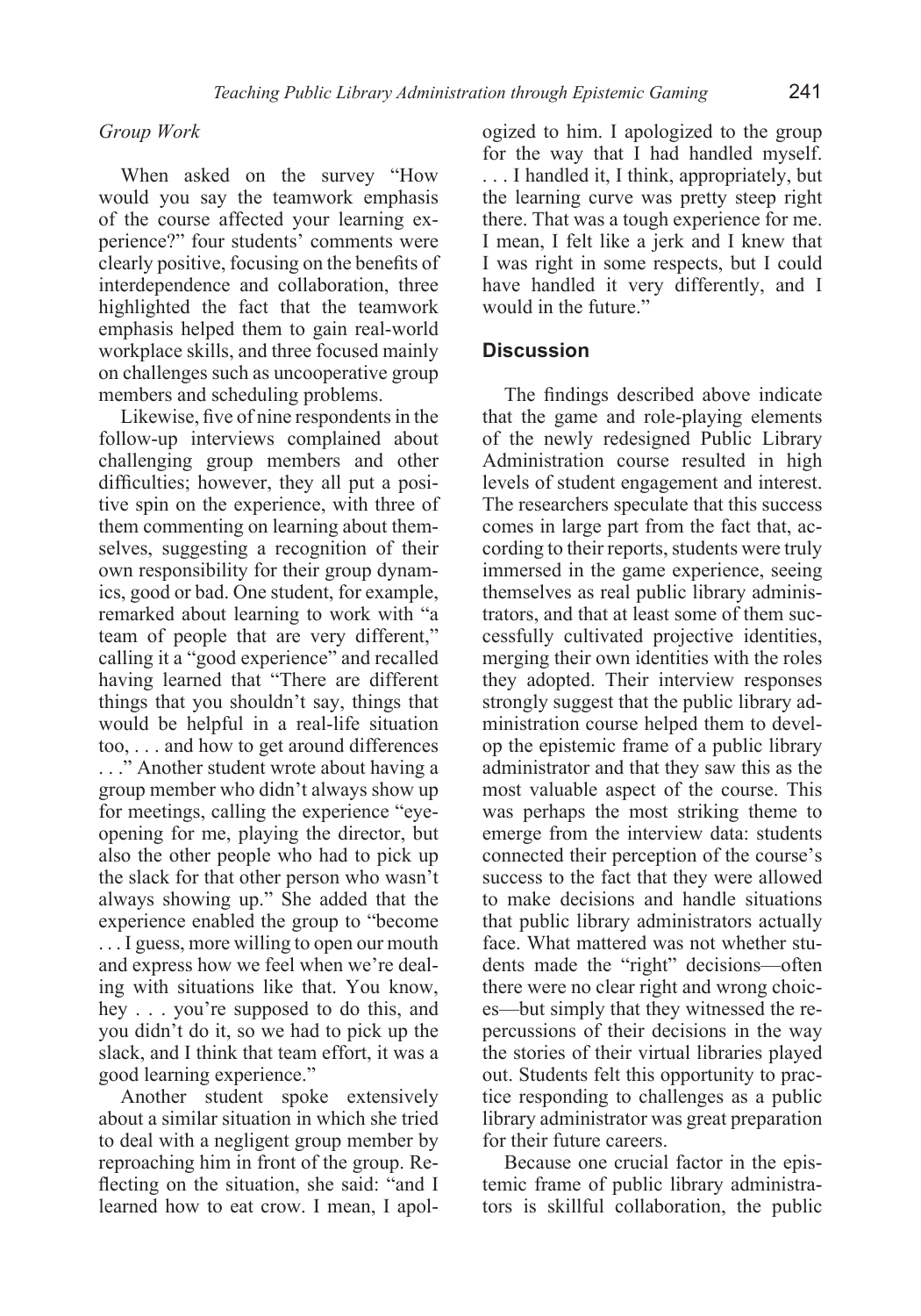library course heavily emphasized teamwork. Students characterized the group work in the course as challenging yet valuable. Their responses reveal that this teamwork enabled them to understand more fully how decisions are made and work accomplished by a disparate group of public library managers. Several students commented on what they learned about themselves and how they might modify their behavior to make collaboration more successful. This deeper understanding of the collaborative process and self-evaluation and reflection are additional indicators that the course enabled the students to make substantial progress toward developing the epistemic frame of a public library leader.

# **Further Study**

There are several areas of interest that have been raised by this research that would warrant further exploration. First, students consistently mentioned the strength of the teacher of this course as being one of the main reasons that the experience was a success. With the current data set, it is impossible to know for certain what role the instructional staff played in the perceptions that students had of the course and whether those perceptions would be substantially different with another teacher. The LIB 5045 course will be taught by a different individual in the future, so the authors will be able to study this variable.

Second, several respondents indicated doubt as to whether this type of approach would work in other library science courses. It is not the authors' assertion that this approach would work in every instance; however, it is worth exploring the extent to which the use of epistemic gaming might augment other types of course—perhaps moving outside of library science (e.g. instructional technology courses).

Third, as mentioned previously in this paper, this research was conducted with a relatively small sample size. It would be interesting to run this type of epistemic game-based course with a larger student population, which would also allow for a more robust collection of survey data. In such a case, it would be possible to feel more confident in the results of the survey.

## **Conclusion**

Epistemic gaming appears to have the potential to truly engage and educate future library professionals. Increasing numbers of LIS programs are offering completely online courses, and this pedagogical approach is one that works particularly well in online environments, since students can more fully immerse themselves in the simulated experience in a virtual environment. This approach also offers the benefit of encouraging far-flung students to communicate and collaborate and reduces the isolation that students taking more traditional online classes may experience. Although these conclusions are based on the experience of one group of students, the positive results suggest that further experiments regarding the integration of epistemic gaming into various LIS courses are warranted.

## **References**

- Blatner, A. (2006). Enacting the new academy: Sociodrama as a powerful tool in higher education. *RE:view: Rehabilitation Education for Blindness and Visual Impairment, 28*(3), 30–35.
- Bronack, S., Sanders, R., Cheney, A., Riedl, R., Tashner, J., & Matzen, N. (2008). Presence pedagogy: Teaching and learning in a 3D virtual immersive world. *International Journal of Teaching & Learning in Higher Education, 20*(1), 59–69.
- Cathers, S. (2005, November). *Are online simulations better than F2F? Online Classroom,* pp. 1–8. Retrieved from http://www.vcu.edu/cte/resources/newsletters\_archive/OC0511.PDF.
- Doron, I. (2007). Court of ethics: Teaching ethics and ageing by means of role-playing. *Educational Gerontology, 33*(9), 737–758. doi:10.1080/03601270701364479
- Gee, J. P. (2003). *What video games have to teach us about learning and literacy.* New York, NY: Palgrave Macmillan.
- LeBaron, J., & Miller, D. (2005). The potential